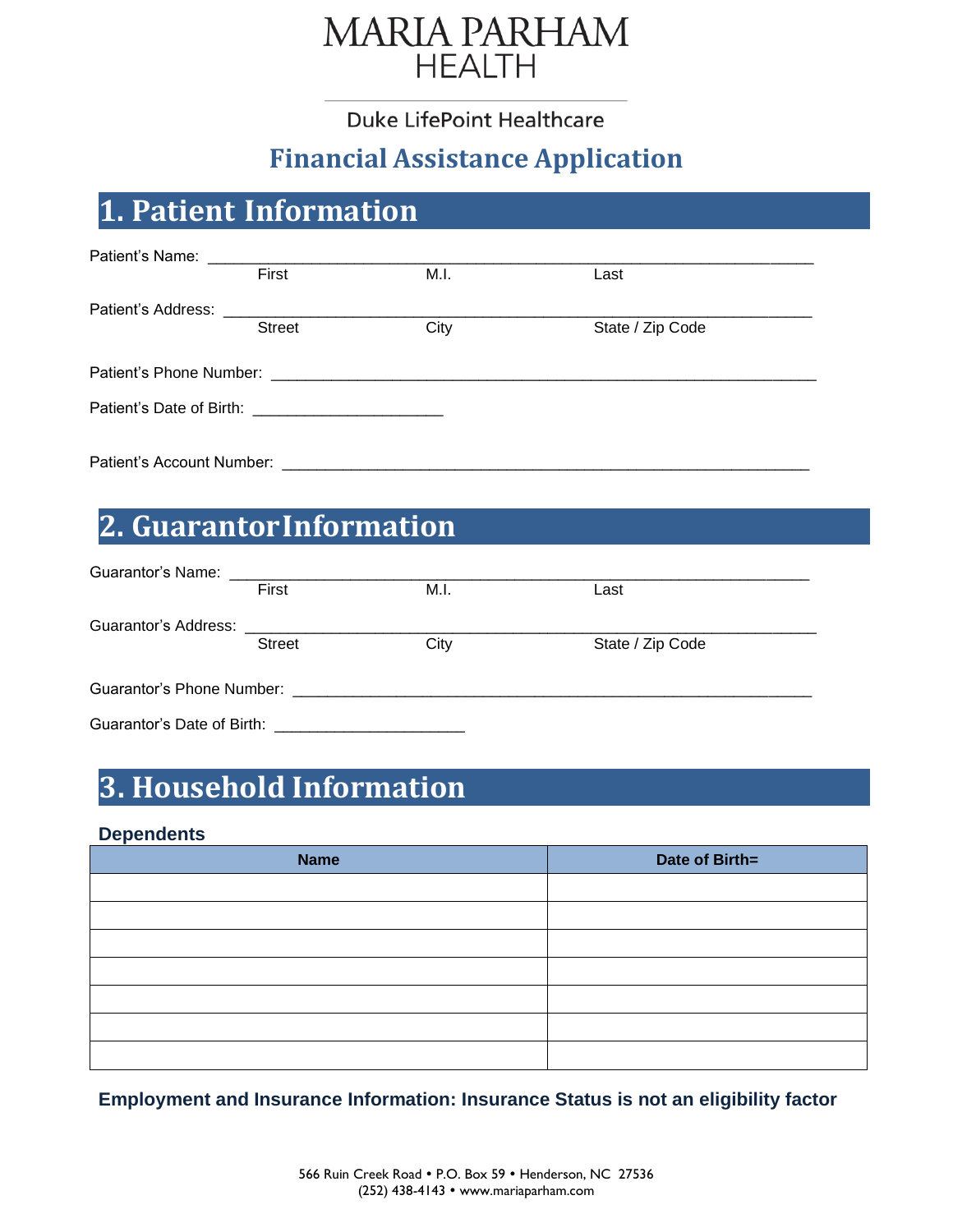# **MARIA PARHAM HEALTH**

## Duke LifePoint Healthcare

|                                                                                | <b>Patient/Guarantor</b> | Other |
|--------------------------------------------------------------------------------|--------------------------|-------|
| Name of employer<br>(If unemployed, write "none")                              |                          |       |
| Are you in school? (If yes, write name of<br>school)                           |                          |       |
| Do you have health insurance? (Y/N)                                            |                          |       |
| If no, is health insurance available<br>through your employer or school? (Y/N) |                          |       |
| Do you have Medicare? (Y/N)                                                    |                          |       |
| Do you have Medicaid? (Y/N)                                                    |                          |       |
| Do you receive Veteran's Benefits? (Y/N)                                       |                          |       |

## **Total Household Income**

Please note your household's total monthly income from all sources:

| $\Box$ Wages               |                                                     | $\Box$ Tips          |  |
|----------------------------|-----------------------------------------------------|----------------------|--|
| □ Self-Employment          | \$.<br>the control of the control of the control of | □ Business Profits   |  |
| $\Box$ Interest Income     | SS.                                                 | $\Box$ Dividends     |  |
| □ SSI/Social Security      | SS.<br>the control of the control of the control of | $\Box$ Rental Income |  |
| □ Child Support            | $\frac{1}{2}$                                       | $\Box$ Alimony       |  |
| $\Box$ Veteran's Benefits  | \$                                                  | □ Worker's Comp.     |  |
| □ Unemployment             | \$<br>the control of the control of the control of  |                      |  |
| □ Pension/Retirement       | S.                                                  | $\Box$ Farm Income   |  |
| $\Box$ Insurance/Annuities | \$.                                                 | □ Other              |  |
| $\Box$ Trust Income        | \$                                                  |                      |  |

# **4. Required Documentation**

Attach copies of the documents listed below for both the patient/guarantor and other (please submit only copies; no original documents):

- Most recent tax return, including W-2 forms and supporting schedules
- Last 2 pay stubs or a letter from an employer verifying income (include employer's phone number and address)
- Written verification of any other income received (e.g. child support, social security, alimony)

OR

• **If you have no income, a letter or a comment below from you stating your source for paying living expenses**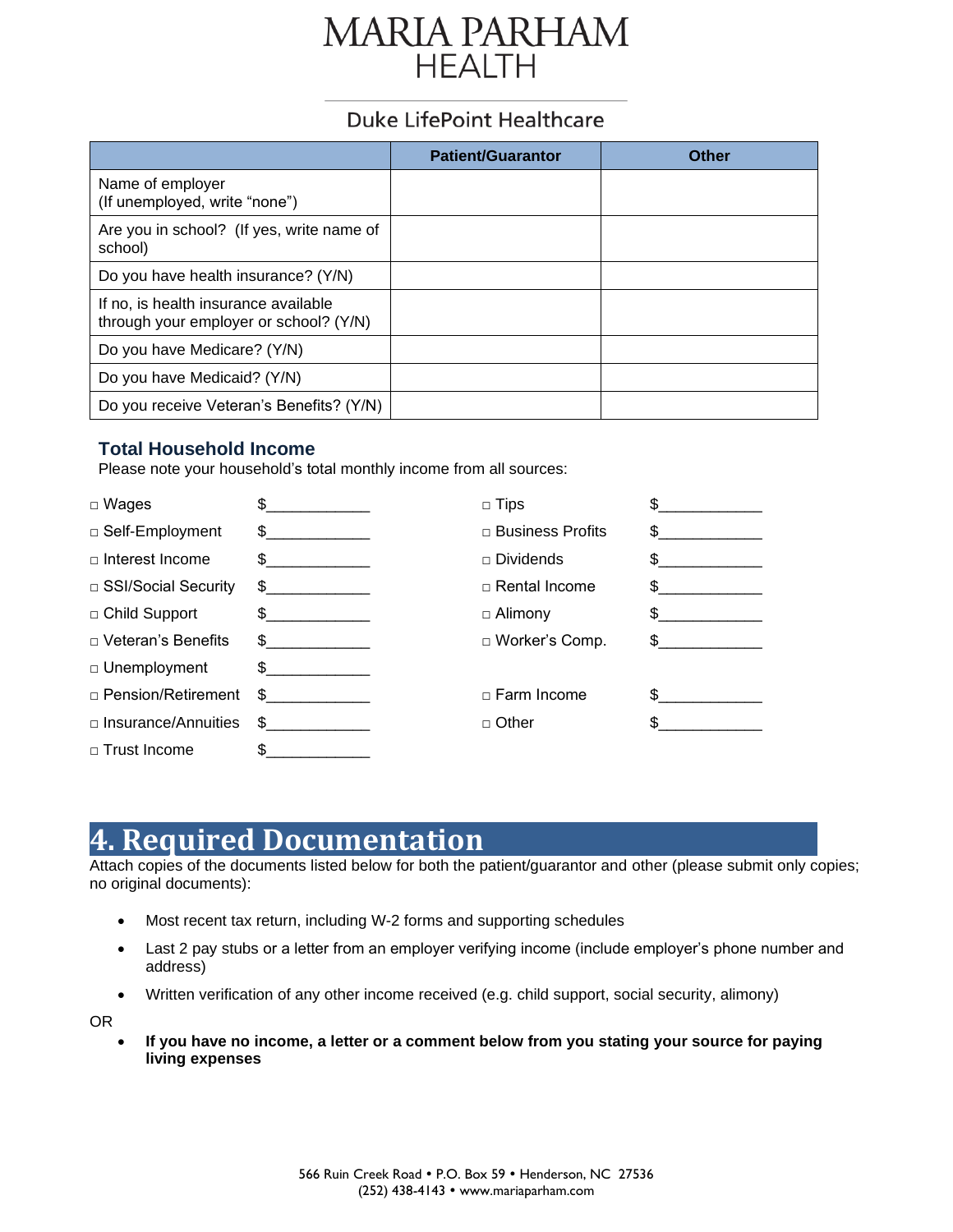# **MARIA PARHAM HEALTH**

## Duke LifePoint Healthcare

## **5. Other Comments**

## **6. Acknowledgement**

I hereby acknowledge that the information in this application (including any attachments) is true, complete and accurate to the best of my knowledge. Furthermore, I understand that other available payments sources will be exhausted.

I hereby authorize **Maria Parham Health** to contact any person, firm or organization to verify any of the information given, and I hereby authorize any such person, firm or organization to release such information to **Maria Parham Health**.

Patient/Guarantor's Signature:

Date

Other's Signature: \_\_\_\_\_\_\_\_\_\_\_\_\_\_\_\_\_\_\_\_\_\_\_\_\_\_\_\_\_\_\_\_\_\_\_\_\_\_\_\_\_\_\_\_\_\_\_\_\_\_\_\_\_\_\_\_\_\_\_\_\_\_\_\_\_\_\_

Date

# **7. Mailing Instructions / Contact Information**

**Mail (or hand deliver) your complete Financial Assistance Application with documentation to:**

**Maria Parham Health** Attn: Financial Counselors **566 Ruin Creek Road Henderson, NC 27536**

For additional information about **Maria Parham Health**'s Financial Assistance Policy, or for assistance with this application, please call Patient Financial Services at **252-436-1863** or visit a Financial Counselor at the above address.

Please allow 30 days for processing.

## **For Internal Use Only**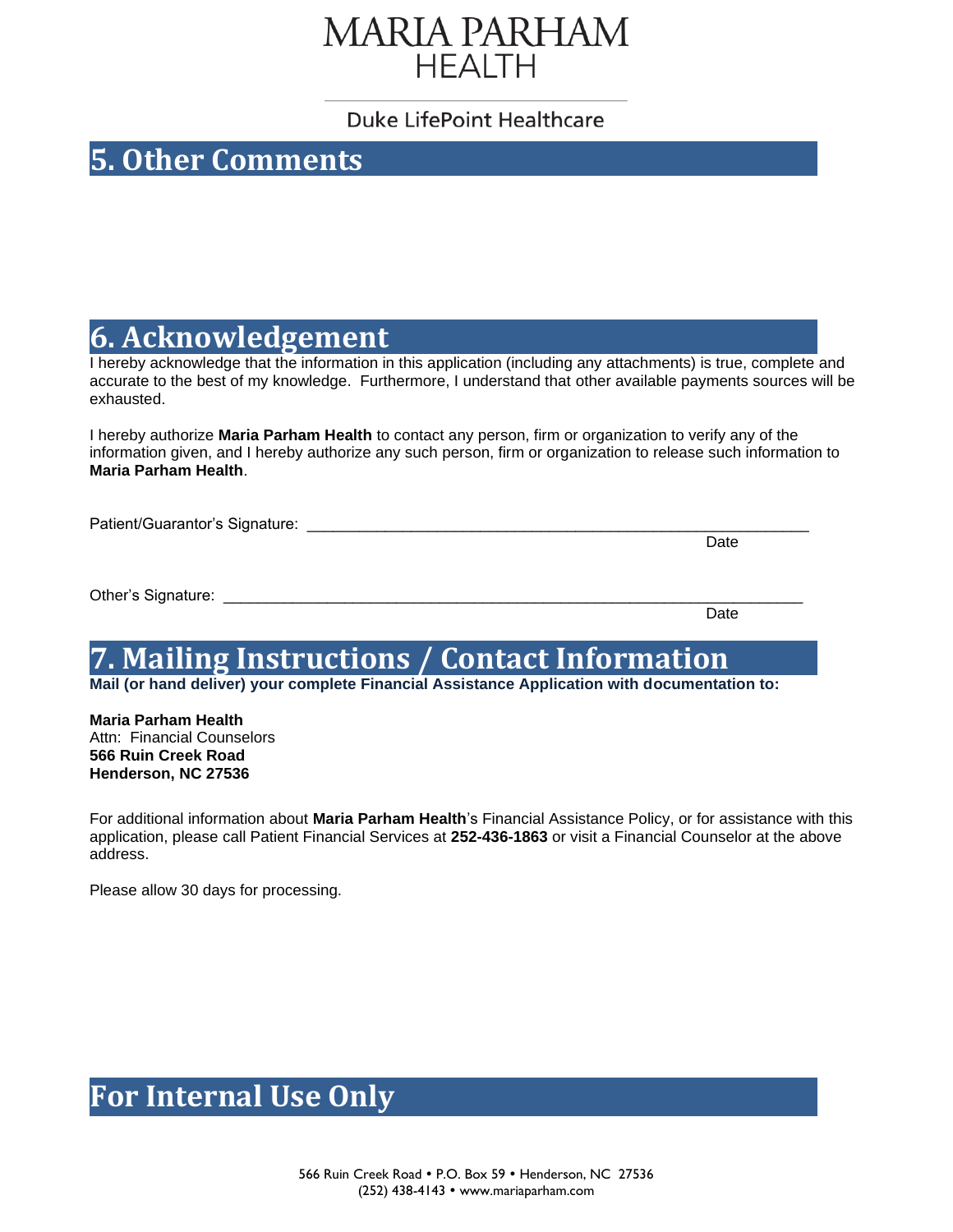# MARIA PARHAM

## **Duke LifePoint Healthcare**

| Processed By:                     | <b>Financial Counselor</b>                        | Date: the contract of the contract of the contract of the contract of the contract of the contract of the contract of the contract of the contract of the contract of the contract of the contract of the contract of the cont |
|-----------------------------------|---------------------------------------------------|--------------------------------------------------------------------------------------------------------------------------------------------------------------------------------------------------------------------------------|
| <b>Eligibility Determination:</b> | ) Yes<br>) No                                     | Discount: _________%                                                                                                                                                                                                           |
|                                   |                                                   |                                                                                                                                                                                                                                |
| Reviewed/Approved By:             | Patient Access Manager/Director (or designee)     |                                                                                                                                                                                                                                |
|                                   | Patient Financial Services Director (or designee) |                                                                                                                                                                                                                                |
|                                   | Hospital Controller/CFO (or designee)             | Date: the contract of the contract of the contract of the contract of the contract of the contract of the contract of the contract of the contract of the contract of the contract of the contract of the contract of the cont |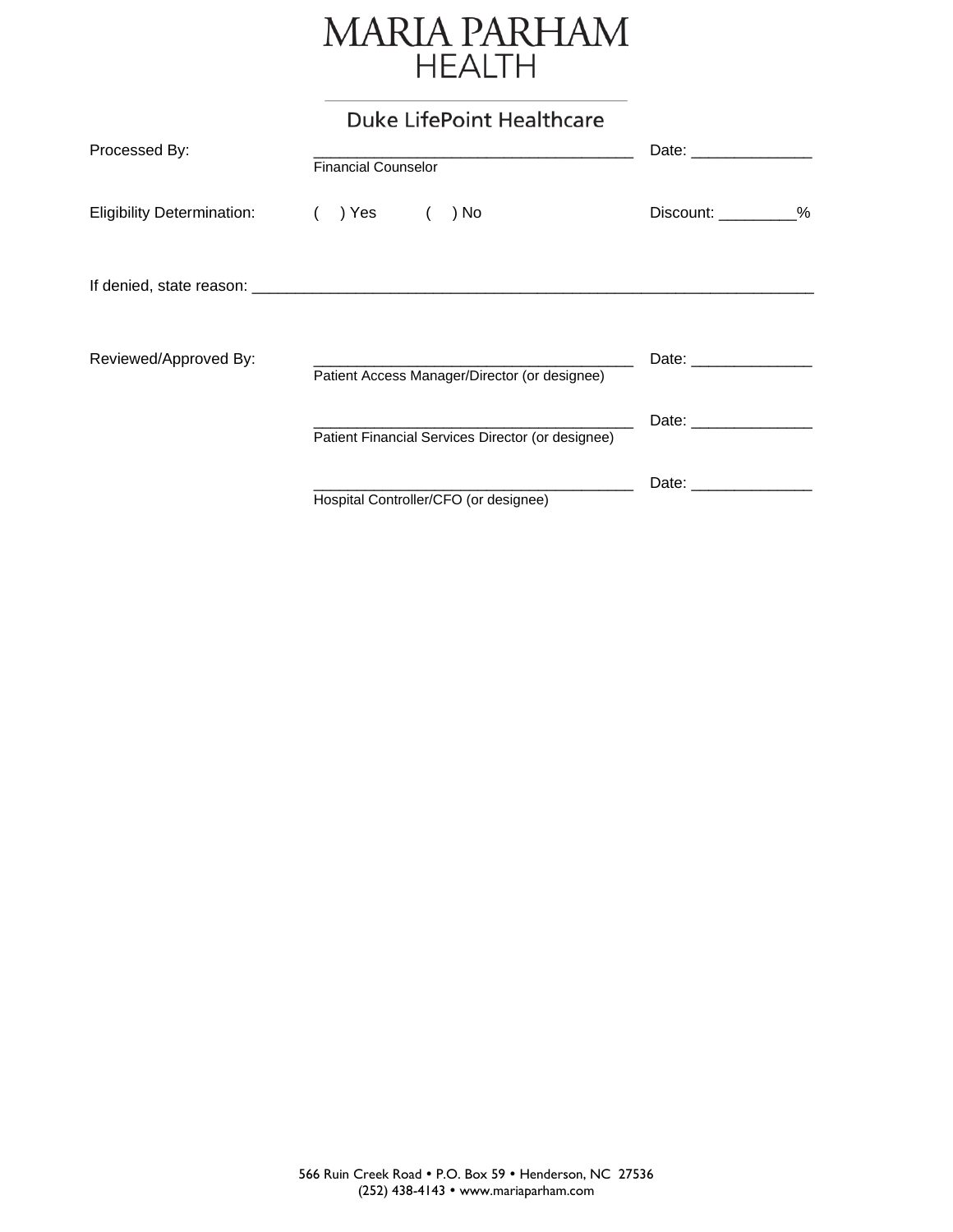# **MARIA PARHAM HEALTH**

## Duke LifePoint Healthcare

# **Instructions for Completing Maria Parham Medical Center Financial Assistance Application**

## **1. Patient Information**

<mark>1. Patient Information</mark><br>Patient's Name: Clearly print on the blank line the first name, middle initial, and last name of the patient.

Patient's Address: Clearly print on the blank line the address where the patient lives including the city, state and zip.

Patient's Phone Number: Clearly print on the blank line the patient's phone number.

Patient's Date of Birth: Clearly print on the blank line the patient's date of birth.

Patient's Account Number: Clearly print the medical record number **Maria Parham Health** has issued the patient (or the Guarantor's  $ID \#$  if the application is for a dependent's balances).

### **2. Guarantor Information** (Complete if applicable)

Guarantor's Name: Clearly print on the blank line the first name, middle initial, and last name of the patient's parent, legal guardian or other responsible person ("guarantor").

Guarantor's Address: Clearly print on the blank line the address where the guarantor lives including the city, state and zip.

Guarantor's Phone Number: Clearly print on the blank line the guarantor's phone number.

Guarantor's Date of Birth: Clearly print on the blank line the guarantor's date of birth.

### **3. Household Information**

Dependents: Clearly print the name and date of birth for each person in your household whom you can claim as a dependent on your taxes (children or adults for whom you financially provide more than 50% of their living expenses). You may attach additional sheets of paper if more space is needed.

Employment and Insurance Information: For both patient/guarantor and your other, answer each of the questions indicated. Write "Yes" or "No" or provide the requested information in each applicable box. Insurance status is not an eligibility factor.

Total Household Income: Clearly print the total income your household (yourself, your other, and dependents) receives each month from all sources. You may attach additional sheets of paper if more space is needed. \* *FAMILY INCOME: A group of two people or more (one of whom is the householder) related by birth, marriage, or*

*adoption and residing together, all such people (including related subfamily members) are considered as members of one family.*

*Income includes: earnings, unemployment compensation, worker's compensation, Social Security, Supplemental Security Income, veterans' payments, survivor benefits, pension or retirement income, interest, dividends, rents, royalties, income from estates, trusts, educational assistance, alimony, child support, assistance from outside the household, and other miscellaneous sources. Noncash benefits (such as food stamps and housing subsidies) do not count.*

• If your household receives income from a source that you do not see listed, please indicate that amount on the line for "Other."